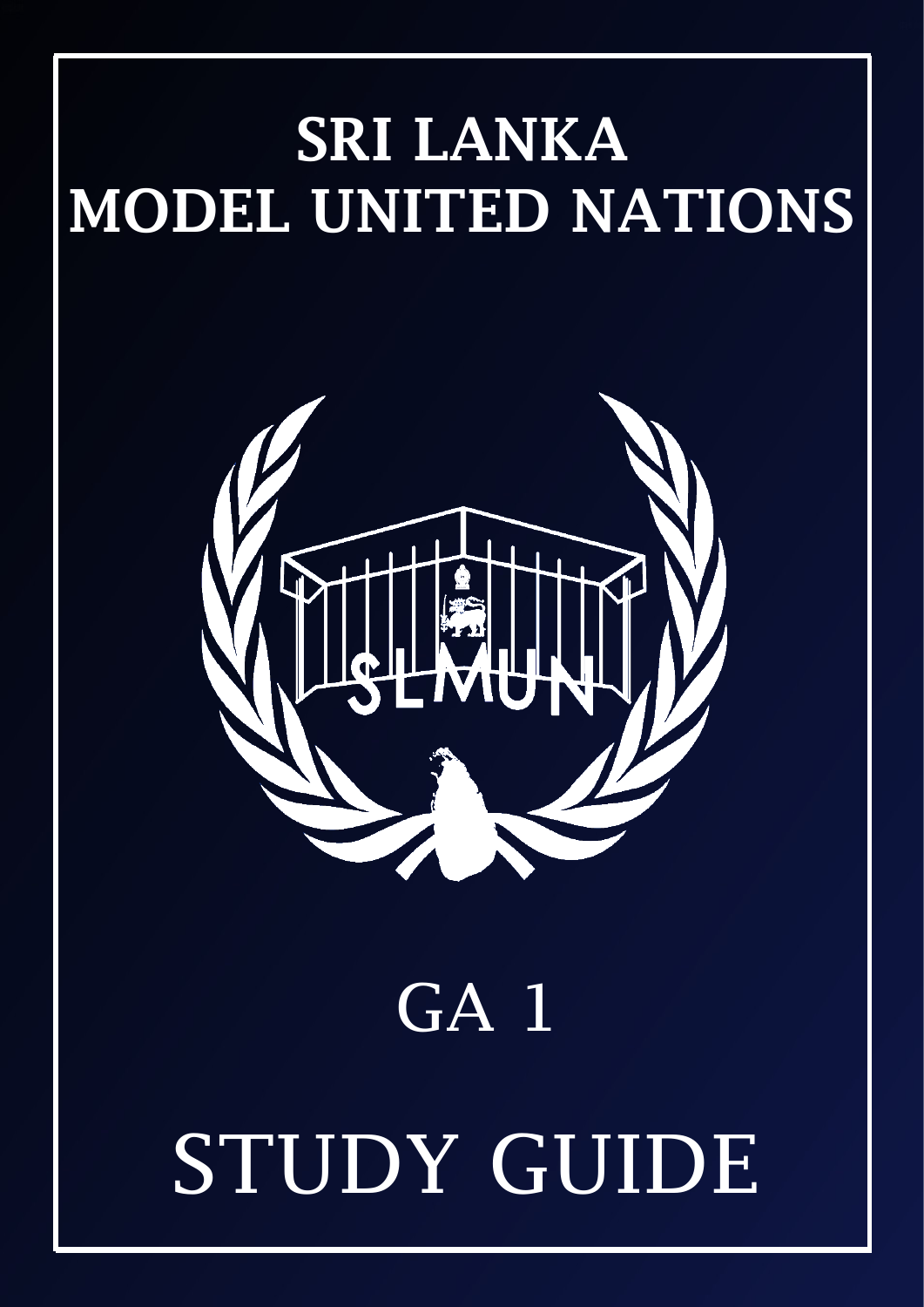# SLMUN 2019 **STUDY GUIDE - GA1**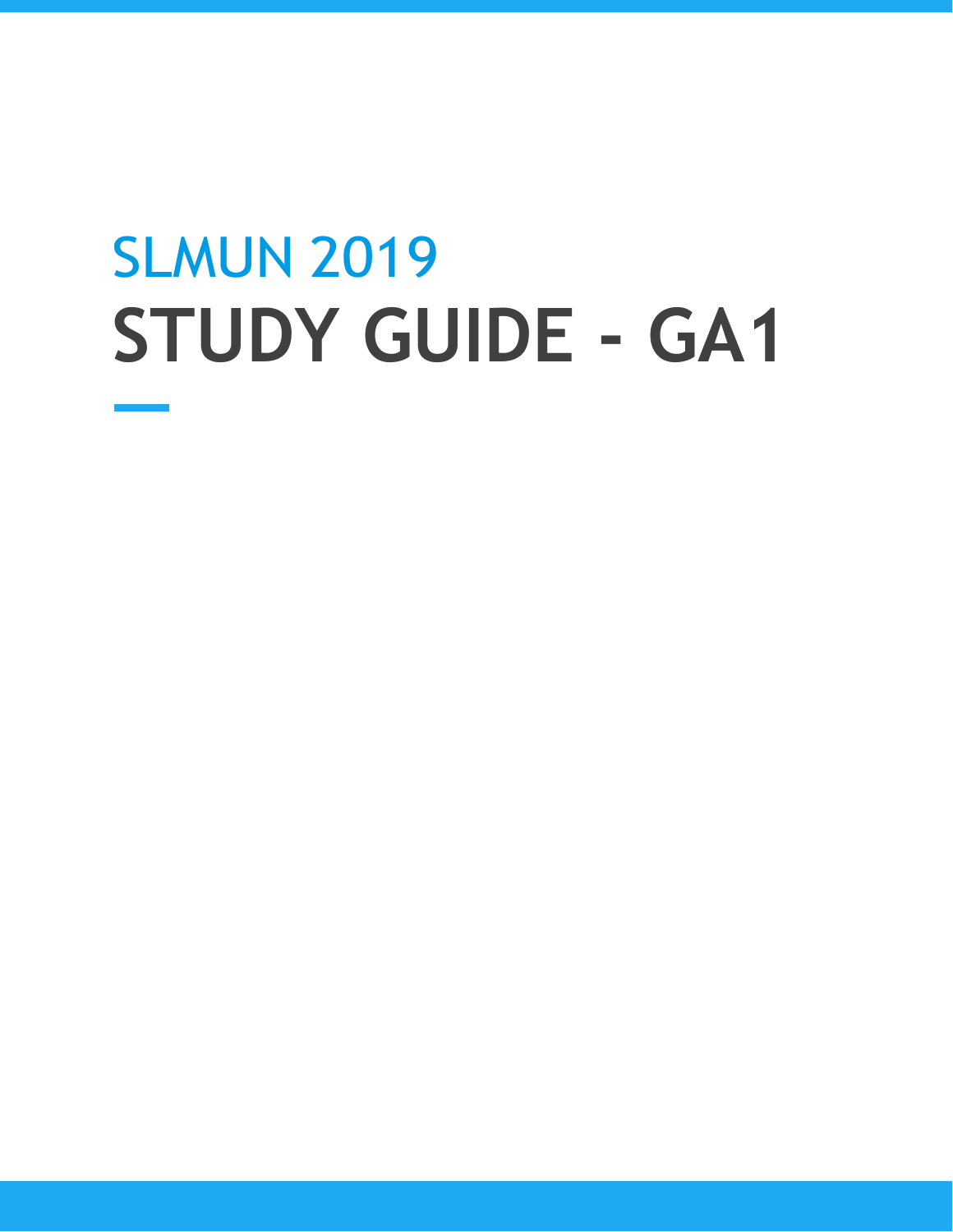| Introduction to the GA1                                                                  | $\mathbf 2$ |
|------------------------------------------------------------------------------------------|-------------|
| Topic 1 (Practice Debates): Assessing the threat of maritime piracy on the high seas and |             |
| territorial waters                                                                       | 3           |
| Introduction                                                                             | 3           |
| <b>History</b>                                                                           |             |
| <b>Current Issues</b>                                                                    |             |
| <b>Past Action</b>                                                                       | 4           |
| <b>Potential Future Action</b>                                                           | 5           |
| Topic 2 (Conference): Discussing the ramifications of the presence of Non-State Actors   |             |
| (NSAs) in international and civil armed conflict inclusive of paramilitaries and PMCs.   | 6           |
| Introduction                                                                             | 6           |
| History                                                                                  | 6           |
| <b>Current Issues</b>                                                                    |             |
| <b>Past Action</b>                                                                       |             |
| <b>Potential Future Action</b>                                                           | 8           |
| Note from the chairs                                                                     | 8           |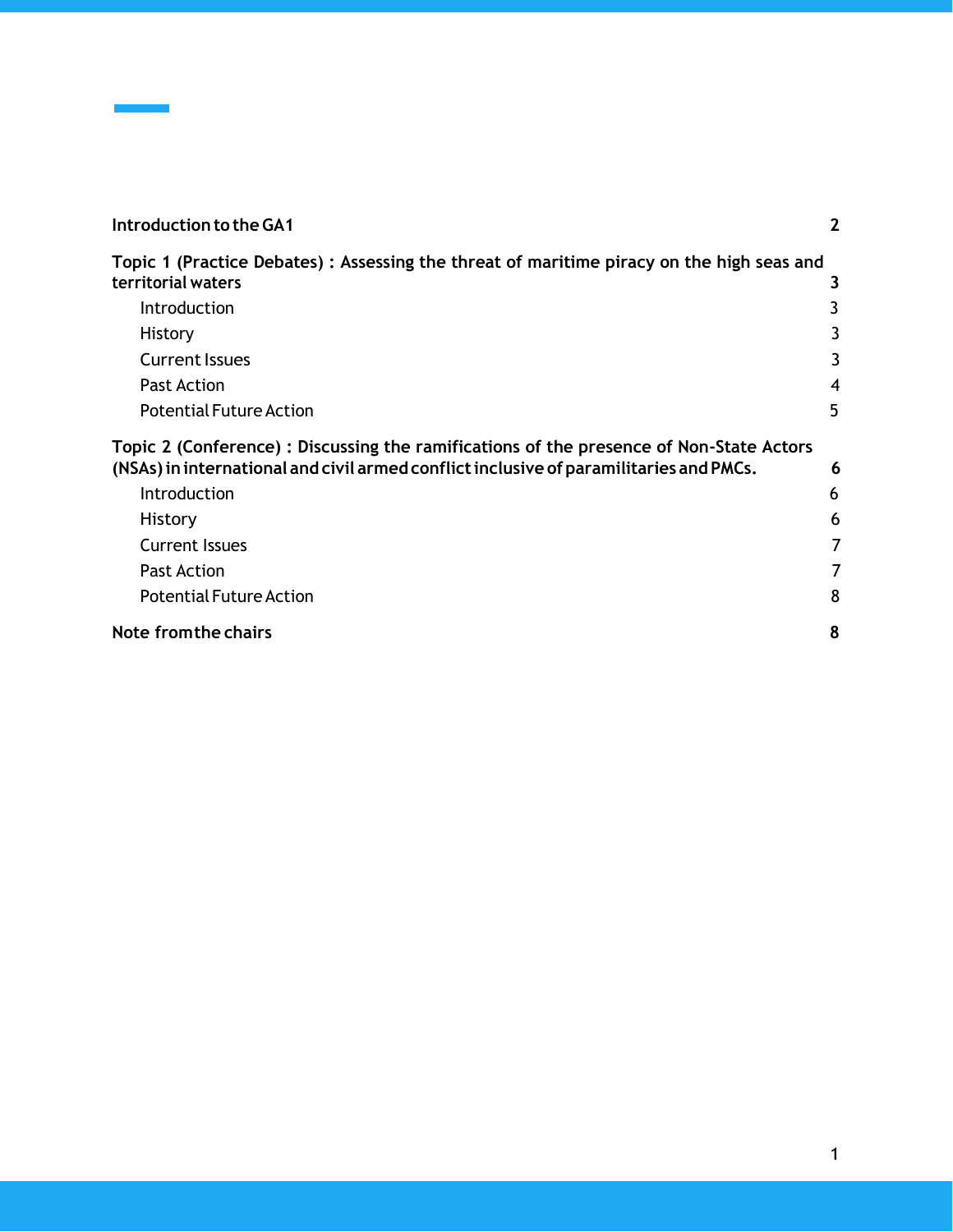### <span id="page-3-0"></span>Introduction to theGA1

The Disarmament and International Security Committee was established in 1993. It is the First and one of the main committees of the General Assembly. The role of DISEC is outlined in Chapter IV, Article 11 of the United Nations Charter which states, "The General Assembly may consider the general principles of cooperation in the maintenance of international peace and security, including the principles governing disarmament and the regulation of armaments and may make recommendations with regard to such principles to the Members or to the Security Council or to both". As per this article, the mandate of DISEC is highlighted as, "to promote the establishment and maintenance of international peace and security with the least diversion for armaments of the world's human and economic resources".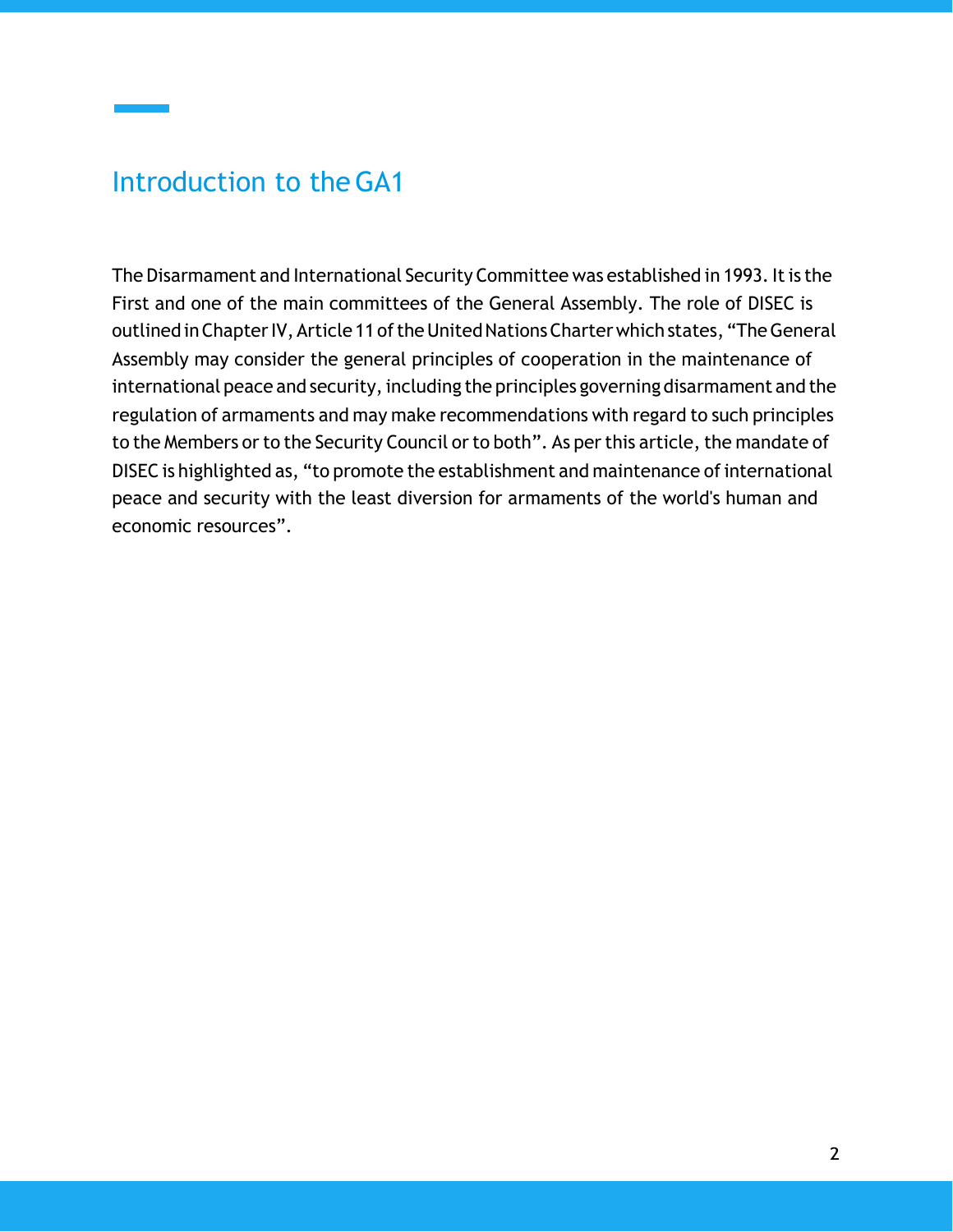## <span id="page-4-0"></span>Topic 1 (Practice Debates) : Assessing the threat of maritime piracy on the high seas and territorial waters

### <span id="page-4-1"></span>**Introduction**

The phenomenon of maritime piracy dates back to the beginning of seafaring. Since the 1980s, maritime piracy has re-emerged as an international problem because of a significant rise in the recordedattacks.The security of maritime routes isa matter of concern fornational governments, ship owners and trade companies whose vessels face the risk of being robbed of their cargo or hijacked for a ransom. Maritime piracy is a complex phenomenon that, according to the definition used, comprises different criminal behaviours (e.g., theft, robbery, kidnapping), modus operandi (e.g., massive armed attacks, insiders, use of skiffs and mother ships) and targets (e.g., the goods carried on the ship, the belongings of the crew, the ship itself). These features may change over time and over space. Looking at the evolution and peculiarities of this phenomenon in different areas can help to identify regularities and implement more effective countermeasures. In recent years, Transcrime has been active in promoting the idea that actualreductions of complex crime phenomena can be reached through specific prevention strategies. This approach relies on accurate analyses of the available data to identify regular patterns and risk factors. This study summarises some of the findings that emerged from the research Transcrime conducted on maritime piracy, using a comparative approach.

### <span id="page-4-2"></span>**History**

Piracy has plagued the seas for at least 40 centuries, and been a thorn in the side of nearly every sea going civilization. Pirates have plied their trade as common thieves, instruments of war, or as civilizations in their own right. Most states throughout history have utilizedthree strategieswhen dealing with pirates: Collaborate, Suppress, or Tolerate. From the Cilician, Greek, Chinese, Barbary, and Caribbean pirates of history, to the Somali, Malacca Straits, South China Sea, and West African pirates of today, pirates have operated either in collusion with, or in the absence of, state authority.

### <span id="page-4-3"></span>Current Issues

The issue of piracy against merchant vessels poses a significant threat to world shipping. In 2011, there were 439 pirate attacks and 45 merchant vessels hijacked worldwide. 237 of these attacks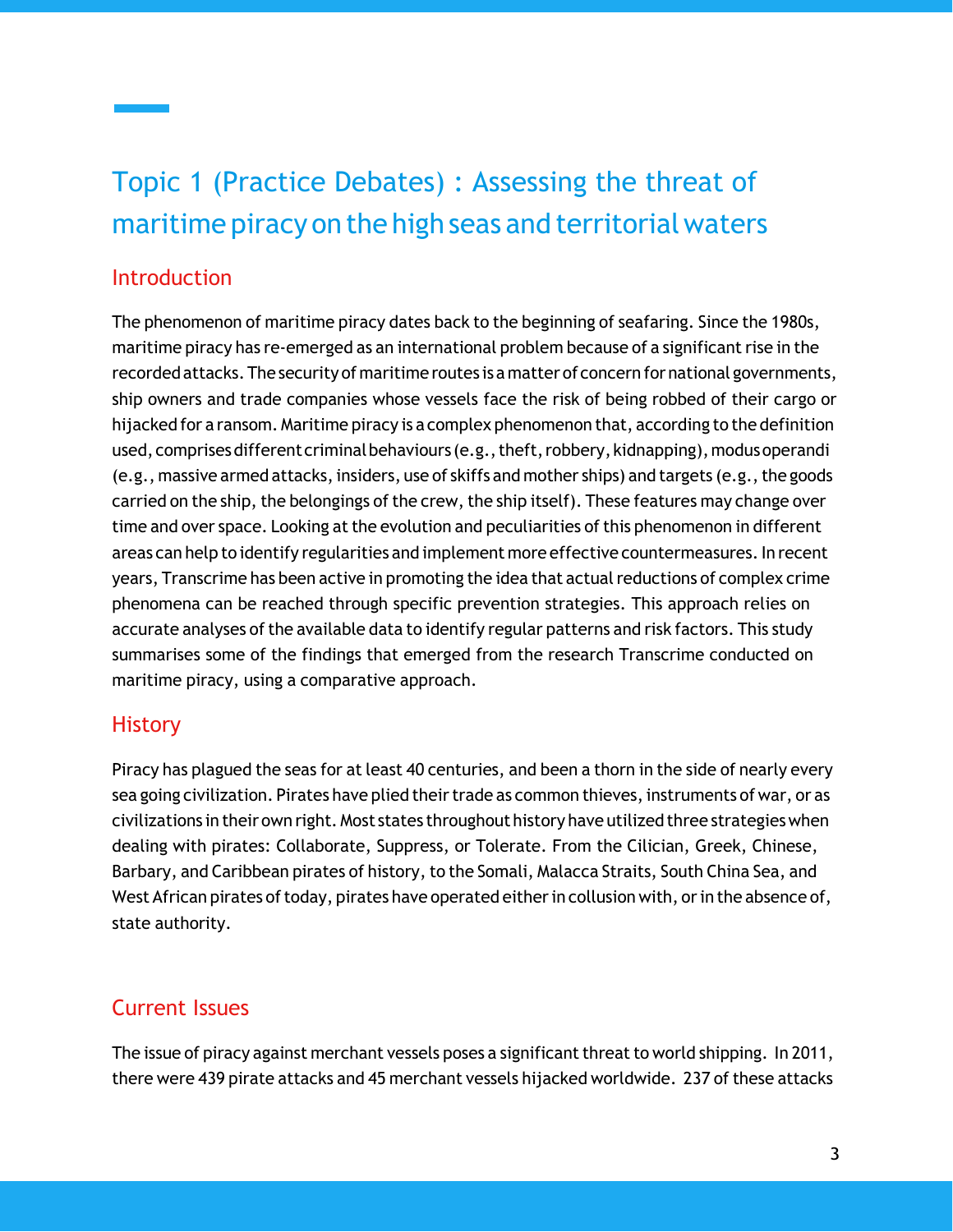and 28 of these hijackings occurred in the Gulf of Aden, off the coast of Somalia, and in the wider Indian ocean. As of spring-2012 there have been more than 51 attacks off Somalia (121 worldwide), 11 hijackings off Somalia (13 worldwide), and over 158 hostages taken off Somalia. Currently, 12 ships and more than 170 seafarers are being held hostage by Somali pirates for ransom. Although liner vessels -- container ships and roll-on/roll-off vessels -- are generally considered to be at lower risk for hijackings because of their higher operating speeds and freeboard (height above the water), liner vessels have been consistently targeted by Somali pirates. In 2010, 32 liner vessels were attacked and six were hijacked. In 2011, 65 liner vessels were attacked and one was hijacked. As of spring-2012, eight liner vessels have been attacked and one has been hijacked. Somali pirates are now using hijacked merchant ships as mother ships to carry out attacks in the north Arabian Sea and near the coastline of India, more than 1500 nautical miles from Somalia. Pirates operate multiple, high-speed skiffs to approach and fire on the bridges of vessels with automatic weapons and rocket propelled grenades (RPGs) in an attempt to slow or stop the vessels so the pirates can get on board. Once a vessel has been hijacked, the pirates typically request a large ransom payment for the safe return of the crew, vessel and cargo.

#### <span id="page-5-0"></span>Past Action

Successfully addressing this threat is a complex challenge for both governments and businesses. The World Shipping Council (WSC) and its member companies are working closely with the International Chamber of Shipping (ICS), other international maritime trade associations, the International Maritime Organization (IMO), and various governments to closely monitor the ongoing piracy crisis in the Indian Ocean and to reduce the risk that commercial vessels transiting the affected region will be attacked and successfully hijacked. The WSC is playing an active role in the development and revision of the industry Best Management Practices (BMPs) for ships to prevent and respond to pirate attacks. Specifically, the BMPs call on vessels to communicate their intentions to transit the piracy high risk area to Naval Forces in the region and to employ vessel self protection measures based on a vessel-specific risk assessment. The BMPs also provide ships with important steps to take if boarded by pirates. To help address the piracy issue, the IMO Maritime Safety Committee (MSC 89) recently approved interim guidance to ship owners/operators for the use of private armed guards on ships operating in the high risk area, and draft interim recommendations to flag states on the use of private armed guards.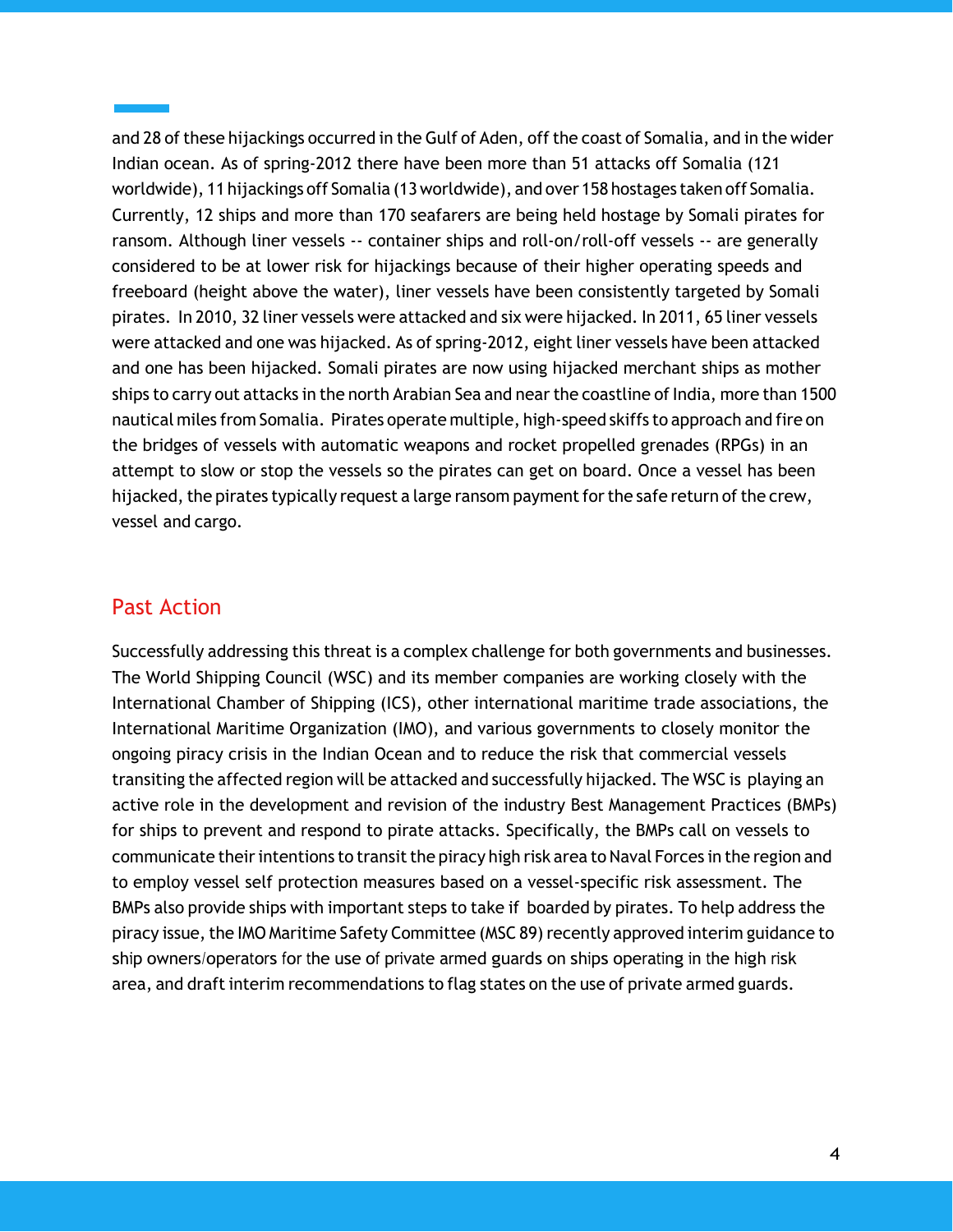### <span id="page-6-0"></span>Potential Future Action

Organizations such as the ITF have proposed the uncodified guidelines such as the following in order to extrapolate the essence of security that exists in status quo. Delegates when presenting the relevant solutions to the committee must weigh in the legality of each solution in accordance with the relevant domestic and international doctrines that they may clash with.

- Reduce the effectiveness of the easily identifiable pirate mother ships.
- Authorize naval forces to detain pirates and deliver them for prosecution and punishment.
- Fully criminalize all acts of piracy and the intent to commit piracy under domestic law in accordance with their mandatory duty to cooperate to suppress piracy under international customs.
- Increase naval assets available in the relevant areas.
- Provide greater state sponsored protection and support for seafarers.
- Trace and criminalize the organizers and financiers behind the criminal networks.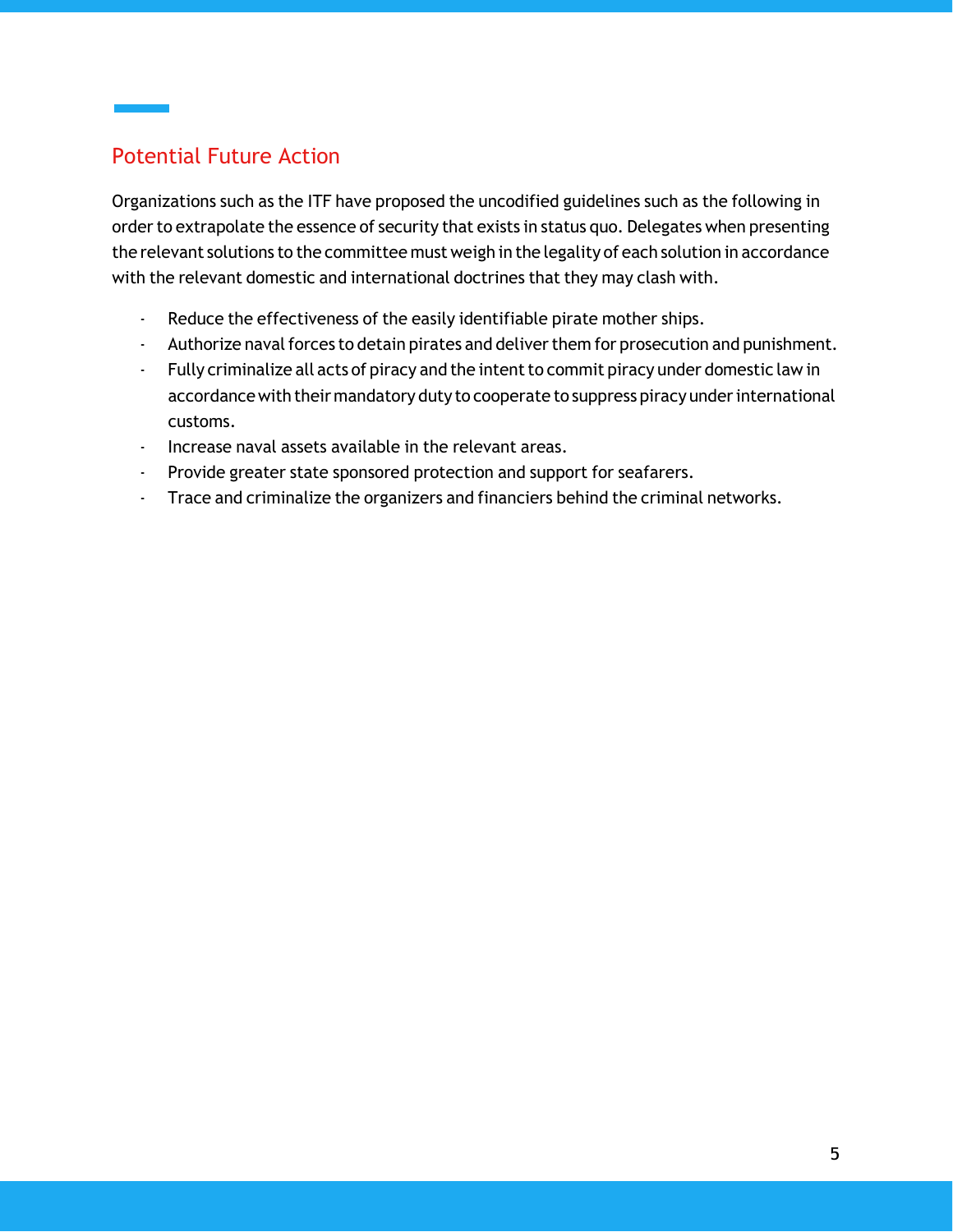# <span id="page-7-0"></span>Topic 2 (Conference) : Discussing the ramifications of the presence of Non-State Actors (NSAs) in international and civil armed conflict inclusive of paramilitaries and PMCs.

### <span id="page-7-1"></span>Introduction

A range of Armed Non-State Actors (ANSAs) operate today in armed conflicts or other situations of violence, but one can find very fewdefinitions ofthe term in international law. TheUN Security Council, for instance, has defined non-state actors quite broadly as an 'individual or entity, not acting under the lawful authority of any State'. The African Union's Convention for the Protection and Assistance of Internally Displaced Persons in Africa (the Kampala Convention) defines 'armed groups' as 'dissident armed forces or other organized armed groups that are distinct from the armed forces of the state'. For the European Union (EU), ANSAs 'retain the potential to deploy arms for political, economic and ideological objectives, which in practice are often translated into an open challenge to the authority of the State'. This In-Brief adopts the definition of Conciliation Resources which considers ANSAs to be armed actors operating 'primarily within state borders, engaged in violent attempts to challenge or reform the balance and structure of political and economic power, to avenge past injustices and/or to defend or control resources, territory or institutions for the benefit of a particular ethnic or social group'.

Apart from ANSAs, the presence of unarmed NSAs in conflict zones is also rapidly rising. They canbe identifiedas journalist organizations andother officially (registered) civilianentities.

### <span id="page-7-2"></span>**History**

Through the decades of the 1960s and 1970s, human rights advocates focused their attention on human rights violations directly attributed to government authority. Such abuses included trumped-up charges and unfair trials for political dissidents, imprisonment, torture, capital punishment, enforced disappearances, and political assassinations. Researchers for Amnesty International in those years documented a wide range of human rights violations committed by state agents, and Amnesty members around the world addressed their appeals for redress to government officials.

As time progressed, some governments began to distance themselves from abusive acts by employing paramilitary proxies, and atthe same time, abusive acts by insurgent groups became more difficult to ignore. Nebulous "death squads" with hidden ties to the state threatened peasants in El Salvador, for example, and leftist guerrillas in Colombia took high profile political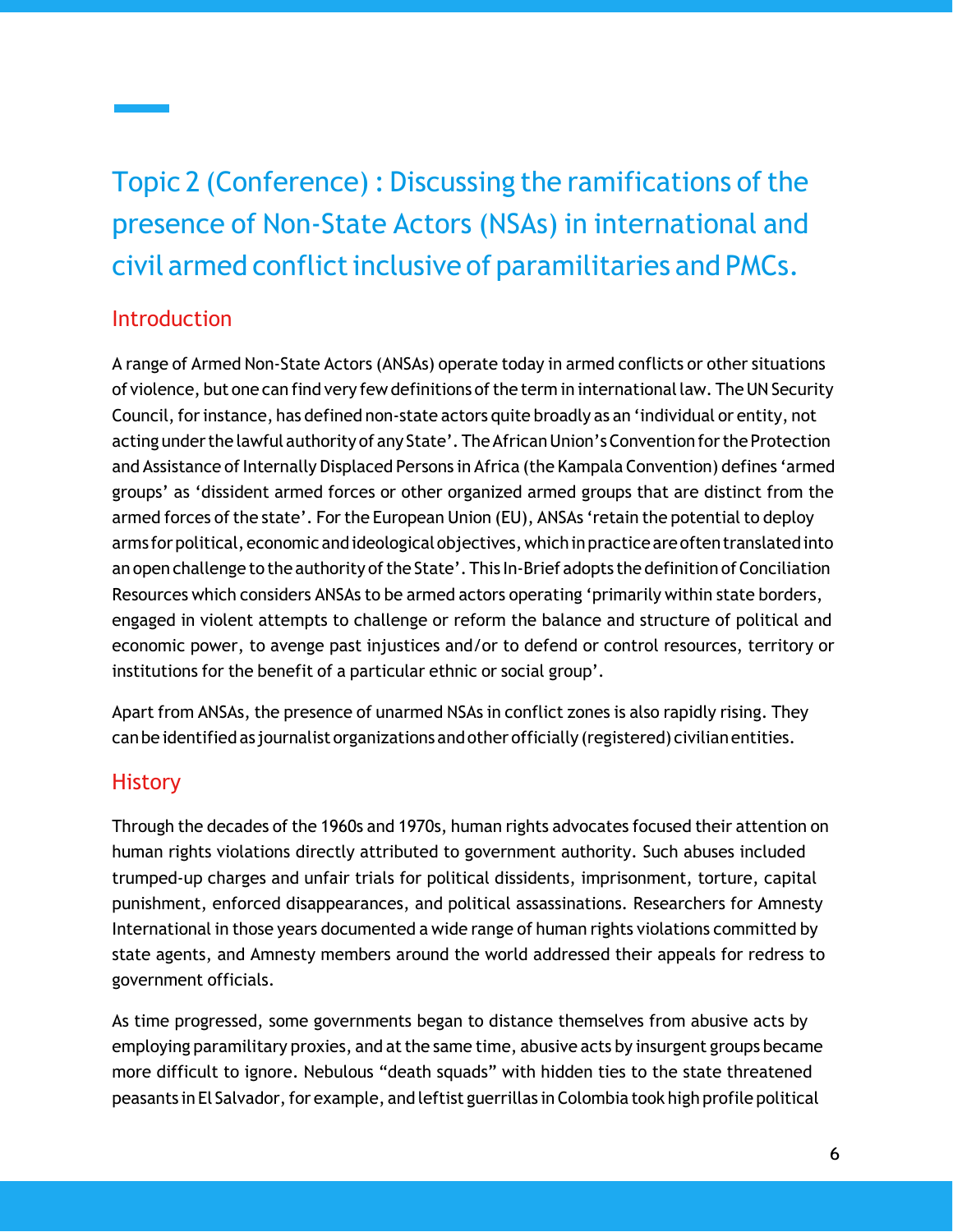hostages. These changing circumstances and changing perceptions challenged practitioners to re-think an exclusive focus on the state as perpetrator of human rights violations. Human Rights Watch "solved" this problem by invoking standards of international humanitarian law, applicable to both state and non-state actors in times of conflict. For Amnesty International that solution was not immediately workable, as the organization was not oriented toward abuses that transpired in times of war.

### <span id="page-8-0"></span>Current Issues

NSAs can be identified in multiple forms in current status quo. The presence of Private Militias for hire in the forms of PMCs and PMSCs are seen in multiple regions of the world. As seen through historical incidents such as the 'Blackwater' massacre in Iraq, questions of accountability keep rising each and every time these entities are taken for hire. Another toss up in this context is the normalization ofimmunity provided by government contracts and SOFAs for private forces in the eyes of both domestic and international doctrines of law.

Furthermore the identity of NSAs extend to entities such as journalists and human rights observers in conflict zones. The legality of their presence and the necessity for the protection must also be discussed during the conference. Civilians entities should also be evaluated and the ramifications regarding their status must be discussed and any problems identified, solved.

#### <span id="page-8-1"></span>Past Action

Multiple legal doctrines such as the Geneva conventions outline the different mechanisms in which the status of different UANSA entities such as journalists are formulated in conflict zones. Furthermore different nations under their domestic legislature have formulated their own doctrines on tackling the presence of Armed NSAs such as terrorist organizations. The possible draconianism present within these doctrines can also be evaluated during the conference. Furthermore in the global antiterrorism front of the UN, coordinated airstrikes by entities both UN based and even by the NATO on terrorist targets are present in status quo. While the GA1 does not have the mandate to order or request such airstrikes to be performed, recommendations on their mechanisms of performance and usage of resources can be made.